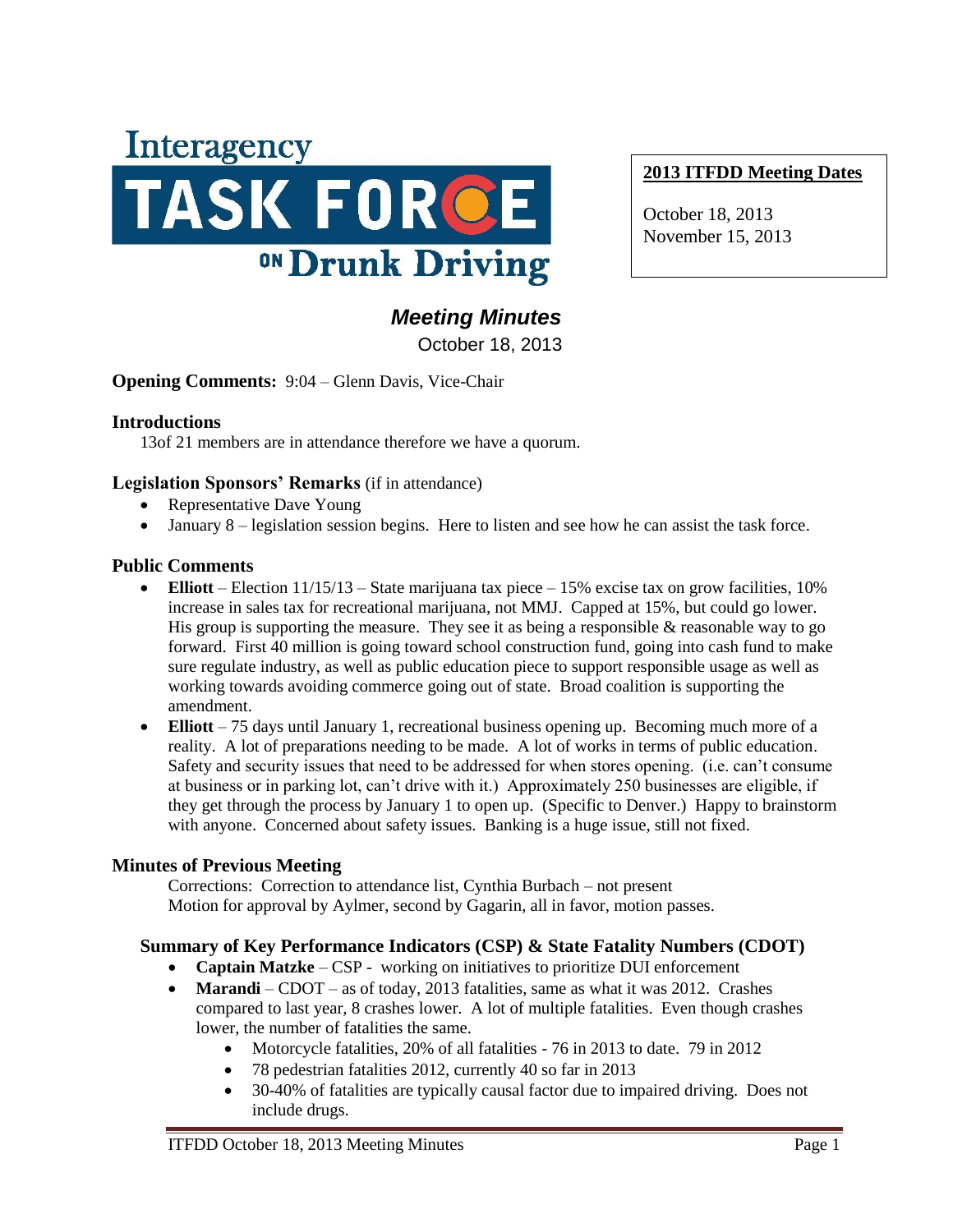- Nov  $8<sup>th</sup> 1:00-4:00$ pm, Motorcycle Task Force, welcome to attend if interested
- $\bullet$  2013, August 64 fatalities
- October in years past used to be the highest. This year, expecting it to trend down in October.

# **Media Relations & Significant Upcoming Events** - CDOT – Emily Wilfong

- Dormant period as closing out FFY13. Now entering FFY14. Once CDOT gets the money in, will be ramping up. Partnering with Denver Broncos, signing up DD. Partnering with Miller Coors, helps educate on safe alternative rides to get home.
- Looking to creative campaign through advertising posters, putting posters in dispensaries to educate public.
- Motorcycle campaign will keep informed on sober rider campaign
- CDOT Auditorium after this meeting today 1:00-4:00pm. Teen group. Can try and set up at additional locations if of interest to anyone.

## **ITFDD 2013 Annual Report** – CDOT – Glenn Davis, CSP – Brenda Hahn

- Preparing for 2013 Annual Report
- November Agenda Items for Annual Report
- Review of 2012 ITFDD Annual Report <http://www.coloradodot.info/library/AnnualReports/2012-itfdd-annual-report/view>
- This will be the primary discussion at November's meeting
- Seeking recommendations of how the task force would like this year's report to look.
- Overview of the six recommendations from last year's Annual Report.
- Importance of seatbelt usage rates and fatality impacts.
- **Representative Young**: suggest having the message in one page and communicating in different methods.
- **Representative Young**: offered to send out the report.
- **Judge Casias**: suggest adding SBI / vehicular assaults to the chart (adding to fatal crash data)
	- Helpful to have costs associated with the crash (i.e. medical, lost earnings, bankruptcy, etc.)
	- **Marandi -** CDOT**:** National Safety Council uses:
		- $\geq$  \$10,000 for property damage
		- $\geq$  \$64,000 for injuries
		- $\geq$  \$1.3 million for fatals
- **Marandi** CDOT: suggest we use FAR's Data for the Annual Report
- **Representative Young**: Encourage ITFDD to present the annual report in early session. Offered to allow presentation on the annual report to the Judiciary or Health Committees. Suggested reserving The Old Supreme Court area for presentations.
	- **Davis** CDOT: Any opportunity would be great and welcome. The ITFDD would like the opportunity.
	- **Hernandez**  CSP: Would be happy to present as well.
- Discussion about the quality of "drug" data and partnering with coroners on testing.
	- Challenge on non-fatal drug data data doesn't go in FARs
	- Gap in getting information
	- OBH DUI evaluations data, suggested checking with Flavia on what data is available
- Victim's story for annual report
	- Judge Casias: suggested checking with advocates
	- Gray: suggested checking with Nonie at Designated Driver of Colorado Springs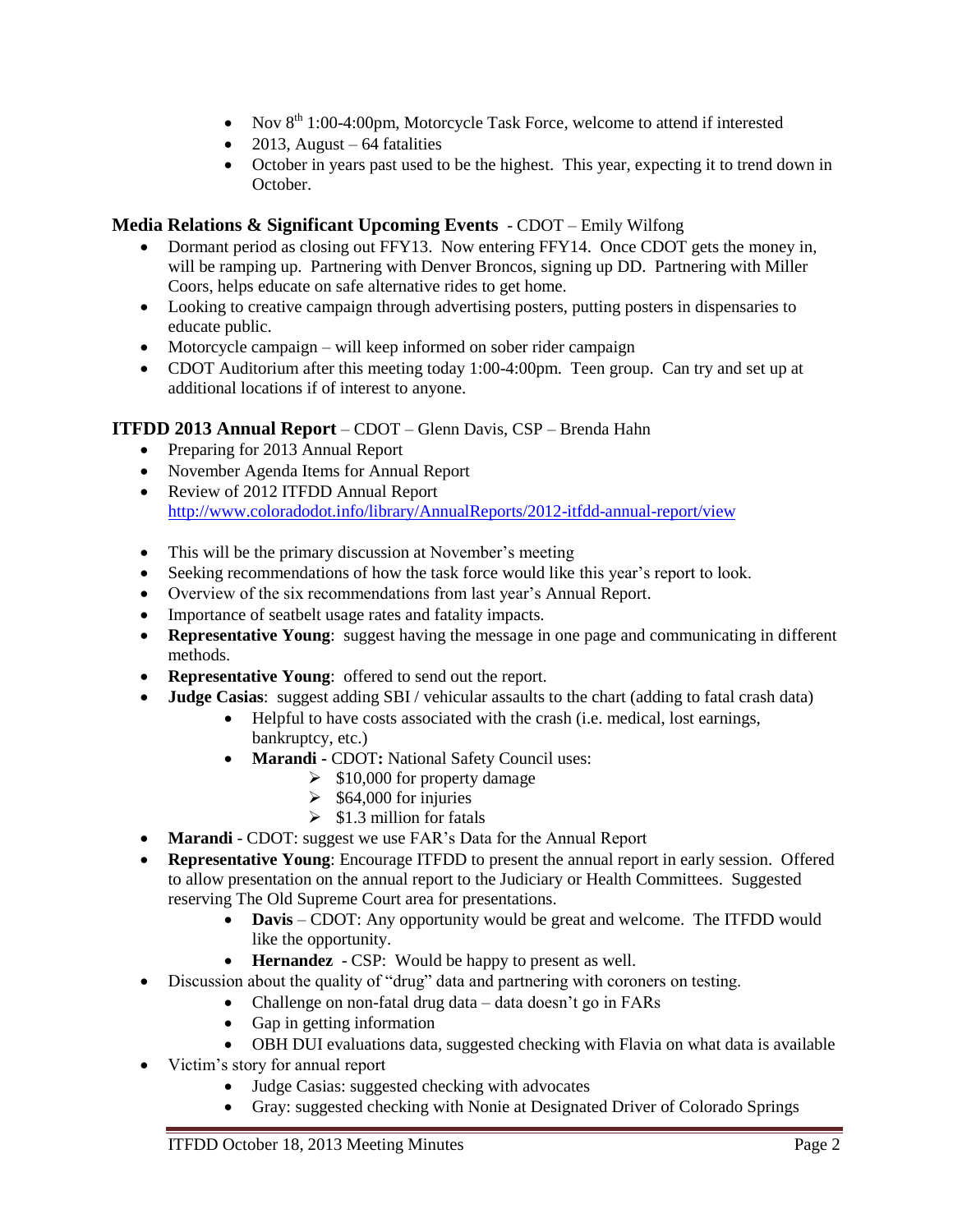## **Task Force Business & Presentations**

## **Work Group Update**

**Criminal Justice System** – Judge Casias didn't attend due trial, but spoke on spirit of discussion

- Spirited discussion
- Blood draw warrant Privacy concerns
- Name change, working on again in November
- **Davis:**  $24/7$  program, Judge Celeste researching not in Impaired Driving plan, need to put into it
- **Get Legal Initiative Subgroup** Steve Hooper
	- $\triangleright$  Brett HB1240 into effect 1/1/2014. Trying to get people back to driving and not cause further problems. Get the device in the car sooner to protect public safety.

## **Roadside Advisement Subgroup** – Steve Hooper

- $\triangleright$  Davis any progress on what roadside advisement is going to be.
- $\triangleright$  Brett DOR will come back with an update
- $\triangleright$  Davis from LE perspective, needs to be crisp

#### **Program Management and Strategic Planning** – Glenn Davis

- Maybe need somebody from P.O.S.T.
- Maybe need somebody from marijuana industry
- Identify LE outreach, currently doing through Captain Matzke
- Engage POST and local LE to improve impaired driving enforcement training after basic training
- Would like to see data be a bigger element, address the limitations through data
- Distribute Problem Identification Report, look at gaps in report, what could be better
- Evaluate LEAF to see if meeting intent
	- $\triangleright$  Funding has been reduced to \$320,000, prior years has been over \$1 million
- Create flow charts
- Analysis to see if offenders are paying their share for the violation
- Additional money for marijuana impaired driving marketing efforts

#### **Prevention** – Ellen Anderson

- Would like to go forward with moving goals towards recommendations
- Davis look at last years and see what you can best plug into the report
- Anderson will meet in the next month  $&$  report back

## **Communications** – Emily Wilfong

- Not much to update, with new funding in place working on new campaigns
- Drugged driving
- Work on rural

## **Alcohol and other Drug Misuse** – Michael Elliott

• Nothing to report

## **Program Evaluation and Data** – Jan Hart

- Adding gender and ages of fatalities
- Not actual BAC and drug value reported back
- Demographics of who these drivers are
- Process has begun for the next Problem ID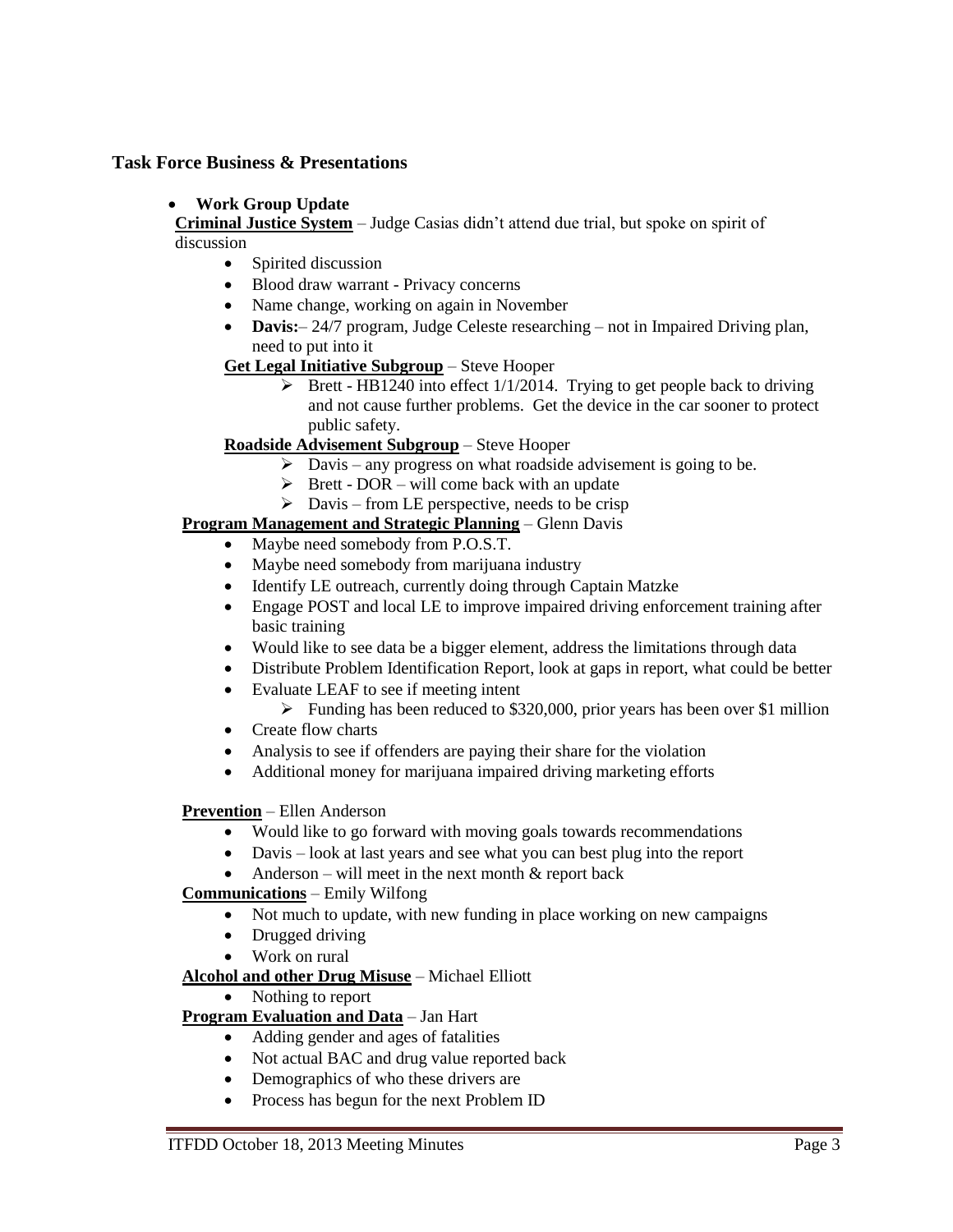- CDPHE providing to CDOT on  $1/18/14$
- Davis would like to report back on the depth of the Problem ID Report
- $\bullet$  Hart last year a webinar was done to explain the report. They will be doing it again this year & will provide more notice when the date is

**Legislative Update -** CSP-Dave Hall – Legislative ramifications of changing ITFDD title

(see handout)

- Will require a legislative change. Because of the specificity of the name, could create an inability of the public to be able to find out what the task force is doing if the name changes
- Evisers bill 200 page bill at the end of session makes typos, clerical error corrections in one large bill
- Legislative legal services indicated we could not go this route, too substantive of a change Legislators can only carry five bills. Interim committees can carry 8 bills, they can only sponsor within their purview. Little late to get in on interim committee bill. Need to have a representative or senator to carry the bill.
- If it doesn't happen within the next six weeks, it is not likely to happen this session.
- Let Trooper Hall know and he can research what the implications can be
- **Hernandez** (CSP) is there a clear defined definition of "drunk"
- **Hall** not that he has been able to locate

# **Lightning Round Update**

- **Gillam-Ross** (CDPHE) retesting has been completed, accuracy is upheld. Press release today. CDPHE is moving forward with the recommendation to not reopen the Toxicology Lab. Health will continue with the regulatory oversight of the labs in the state. Incredibly challenging time for the laboratory, very dedicated staff that has worked through this time. Announced by Executive Director of CDPHE today at a press release.
- Lanzer (MADD)– annual candle light vigil 11/9/13 5:30 Wellshire Inn, madd.org/co o Now serving as director and will be serving the task force.
- **Marandi** (CDOT) would like 15 minutes next meeting what is available, challenges at next meeting
- **Dr. Weltzer** recently appointed to national committee looking into distracted driving in an employment setting
- **Perea** Colo District Attorneys Council also reporting in regards to CDPHE lab closure
- **Judge Casias** explore having Jennifer Gray and her daughter present at a future task force meeting.
- **Gray** would love to have the opportunity. Would welcome feedback as she typically presents in front of youth or DUI offenders. Welcomes whichever presentation the Task Force would like to see.
- **Hernandez** (CSP) Passion & nature of State Patrol to further reduce incidents of DUI/DUID crashes. Until we hit zero, it's not good enough. We aren't going to stop. We are dedicated. Not satisfied with 2013 data. Furthering efforts in 2014. Focusing efforts on partnerships, education, and outreach. Fifth E should be everyone. We need everyone's efforts. Looking forward to working with the group
- **Chase** (CDOT)– DUI Halloween enforcement wave 10/30/13 11/3/13
- **Davis** (CDOT) actively looking to get into programs with Weld county. Weld is the second largest DUI fatalities per county. (El Paso county is number one.) NHTSA indicated that CDOT's was the best Statewide Impaired Driving Plan. He will be presenting the plan to NHTSA. Colorado Teen Driving – welcome to attend. Event begins at 1:00 pm at CDOT.